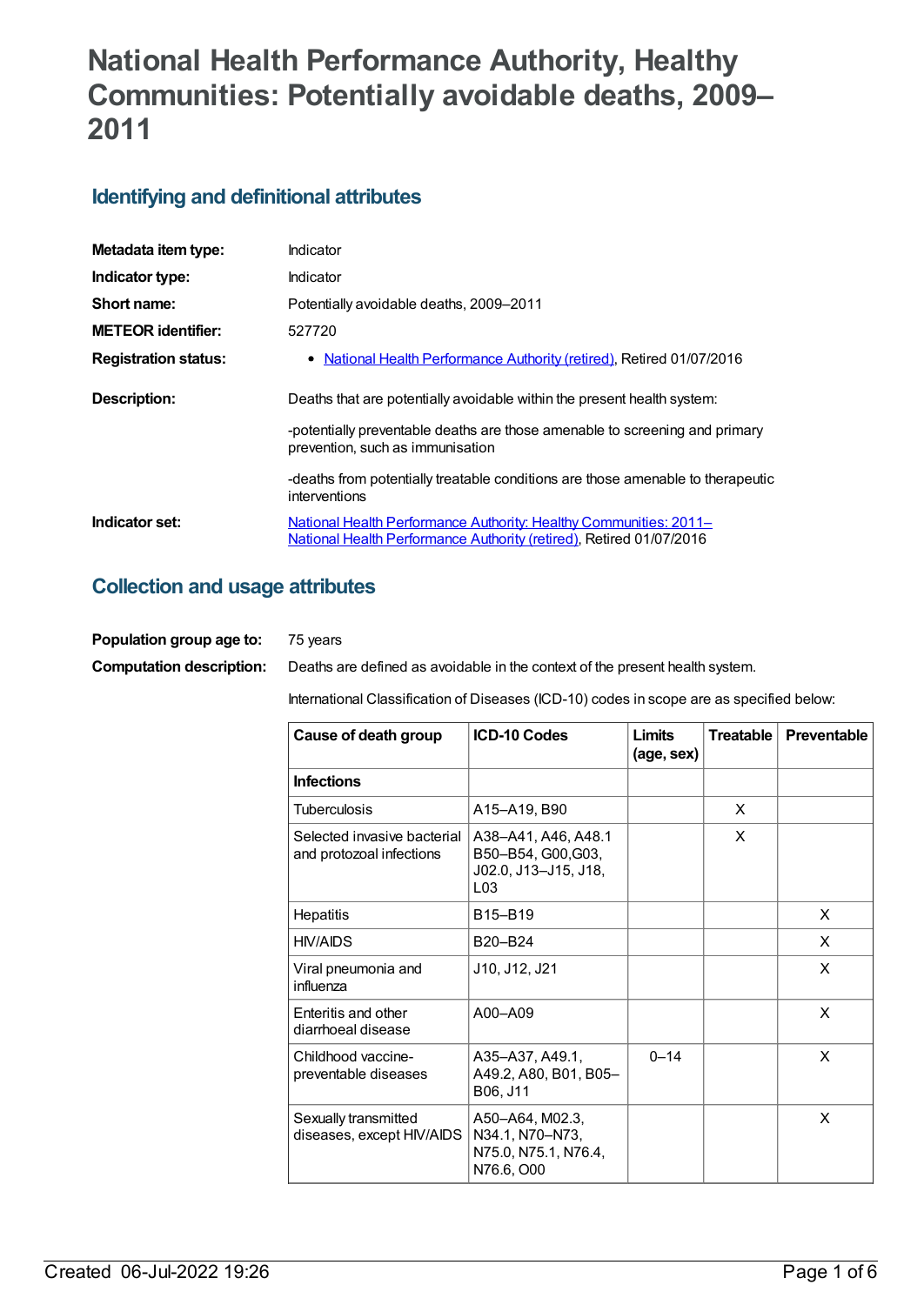| Eause of death group<br>media and mastoiditis                                      | IGB-19-Godes                  | <b>Limits</b><br>(age, sex) | <b>Treatable</b> | <b>Preventable</b> |
|------------------------------------------------------------------------------------|-------------------------------|-----------------------------|------------------|--------------------|
| Upper respiratory tract<br>infection                                               | J00-J06 (except for<br>J02.0) |                             | X                |                    |
| <b>Cancer</b>                                                                      |                               |                             |                  |                    |
| Lip, oral cavity and pharynx                                                       | C00-C14                       |                             |                  | X                  |
| Oesophagus                                                                         | C <sub>15</sub>               |                             |                  | X                  |
| Stomach                                                                            | C16                           |                             |                  | X                  |
| Colorectal                                                                         | C18-C21                       |                             | X                |                    |
| Liver                                                                              | C <sub>22</sub>               |                             |                  | X                  |
| Lung                                                                               | C33, C34                      |                             |                  | X                  |
| Melanoma of skin                                                                   | C43                           |                             | X                |                    |
| Non-melanocytic skin                                                               | C44                           |                             | X                |                    |
| <b>Breast</b>                                                                      | C50                           | Female                      | X                |                    |
| Cervix                                                                             | C <sub>53</sub>               |                             | X                |                    |
| Uterus                                                                             | C54, C55                      |                             | X                |                    |
| <b>Bladder</b>                                                                     | C67                           |                             | X                |                    |
| Thyroid                                                                            | C73                           |                             | X                |                    |
| Hodgkin's disease                                                                  | C81                           |                             | X                |                    |
| Lymphoid leukaemia-<br>acute/chronic                                               | C91.0, C91.1                  |                             | X                |                    |
| Benign cancers                                                                     | D10-D36                       |                             | X                |                    |
| Malignant neoplasm of<br>testis                                                    | C62                           |                             |                  | X                  |
| Malignant neoplasm of eye<br>and adnexa                                            | C69                           |                             |                  | X                  |
| <b>Diabetes</b>                                                                    | E10-E14                       |                             | X(0.5)           | X(0.5)             |
| Drug use disorders                                                                 |                               |                             |                  |                    |
| Alcohol related disease                                                            | F10, 142.6, K29.2, K70        |                             |                  | X                  |
| Illicit drug use disorders                                                         | F11-F16, F18, F19             |                             |                  | X                  |
| Epilepsy                                                                           | G40, G41                      |                             | X                |                    |
| Diseases of the<br>circulatory system                                              |                               |                             |                  |                    |
| Rheumatic and other<br>valvular heart disease                                      | $IO1 - IO9$                   |                             | X                |                    |
| Hypertensive heart disease                                                         | 111                           |                             | X                |                    |
| Ischaemic heart disease                                                            | $120 - 125$                   |                             | X(0.5)           | X(0.5)             |
| Cerebrovascular diseases                                                           | $160 - 169$                   |                             | X(0.5)           | X(0.5)             |
| Aortic aneurysm                                                                    | I71                           |                             |                  | X                  |
| Phlebitis and<br>thrombophlebitis of other<br>deep vessels of lower<br>extremities | 180.2                         |                             |                  | X                  |
| Pulmonary embolism                                                                 | 126                           |                             |                  | X                  |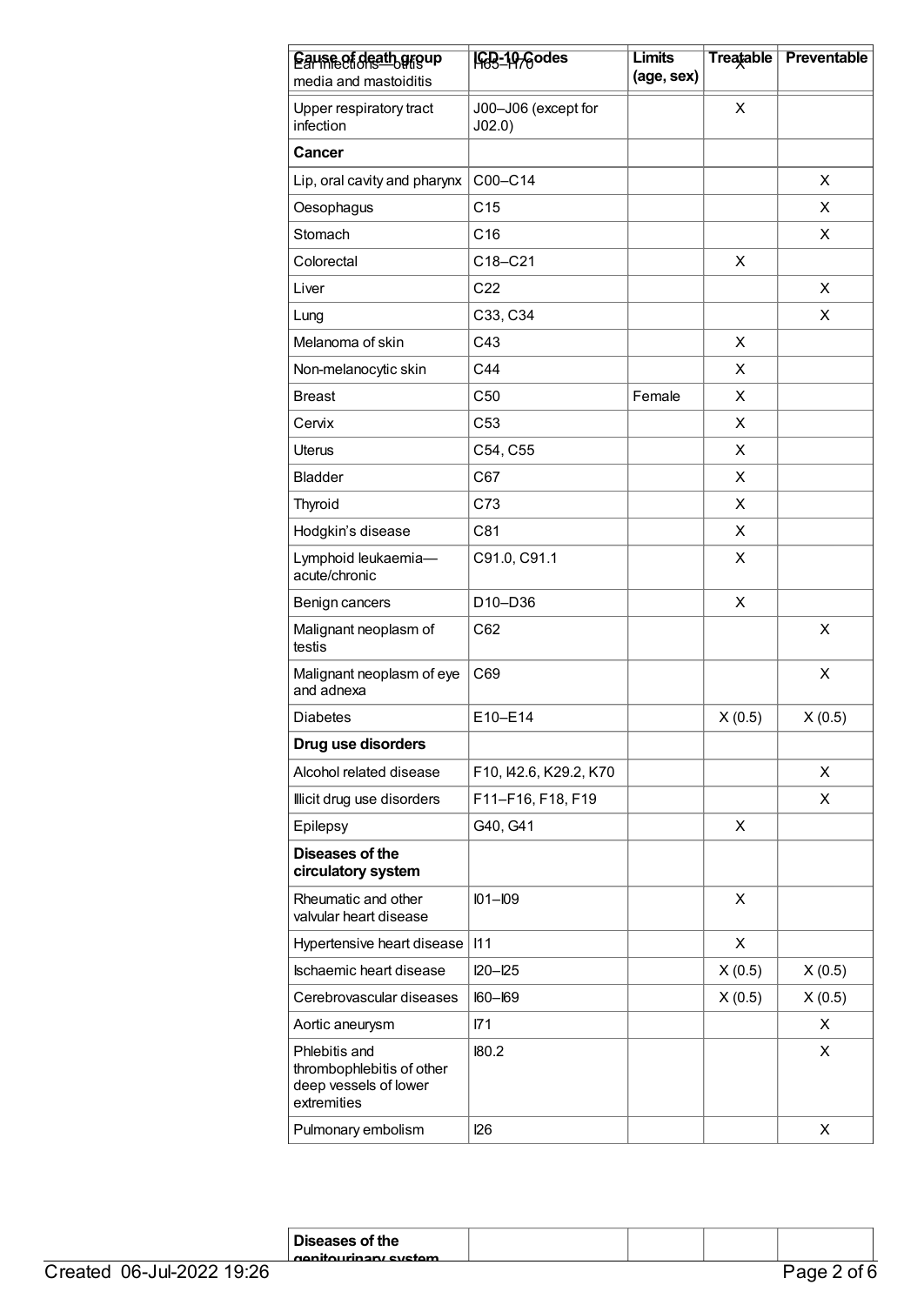| <del>gomounnury oyowm</del><br>Cause of death group                                          | <del>ICD-10 Codes</del>                  | <del>Limits</del>  | <b>Treatable</b> | <b>Preventable</b> |
|----------------------------------------------------------------------------------------------|------------------------------------------|--------------------|------------------|--------------------|
| Nephritis and nephrosis                                                                      | 112, 113, N00-N07,<br>N17-N19            | (age, sex)         | x                |                    |
| Obstructive uropathy &<br>prostatic hyperplasia                                              | N13, N20, N21, N35,<br>N40               |                    | X                |                    |
| Diseases of the<br>respiratory system                                                        |                                          |                    |                  |                    |
| <b>COPD</b>                                                                                  | J40-J44                                  | $45 - 74$<br>years |                  | X                  |
| Asthma                                                                                       | J45, J46                                 | $0 - 44$<br>years  | X                |                    |
| Diseases of the<br>digestive system                                                          |                                          |                    |                  |                    |
| Peptic ulcer disease                                                                         | K25-K28                                  |                    | X                |                    |
| Diseases of appendix;<br>hernia; disorders of<br>gallbladder, biliary tract,<br>and pancreas | K35-K38, K40-K46,<br>K80-K83, K85, K86   |                    | x                |                    |
| Chronic liver disease<br>(excluding alcohol-related<br>disease)                              | K73, K74                                 |                    |                  | X                  |
| Maternal & infant causes                                                                     |                                          |                    |                  |                    |
| <b>Birth defects</b>                                                                         | H31.1, P00, P04, Q00-<br>Q99             |                    | X                |                    |
| Complications of perinatal<br>period                                                         | P03, P05-P95                             |                    | X                |                    |
| <b>Unintentional injuries</b>                                                                |                                          |                    |                  |                    |
| Road traffic injuries                                                                        | V01-V04, V06, V09-<br>V80, V87, V89, V99 |                    |                  | X                  |
| Falls                                                                                        | W00-W19                                  |                    |                  | X                  |
| Fires, burns                                                                                 | X00-X09                                  |                    |                  | х                  |
| Accidental poisonings                                                                        | X40-X49                                  |                    |                  | X                  |
| Drownings                                                                                    | W65-W74                                  |                    |                  | X                  |
| War                                                                                          | Y36                                      |                    |                  | X                  |
| Intentional injuries                                                                         |                                          |                    |                  |                    |
| Suicide and self-inflicted<br>injuries                                                       | X60-X84, Y87.0, Y10-<br>Y34              |                    |                  | X                  |
| Violence                                                                                     | X85-Y09, Y87.1                           |                    |                  | X                  |
| <b>Other conditions</b>                                                                      |                                          |                    |                  |                    |
| Nutritional deficiency<br>anaemia                                                            | D50-D53                                  |                    |                  | X                  |
| Thyroid disorders                                                                            | E00-E07                                  |                    | X                |                    |
| Adrenal disorders                                                                            | E24, E27                                 |                    | X                |                    |
| Congenital metabolic<br>disorders                                                            | E25, E70.0, E74.2                        |                    | X                |                    |
| Osteomyelitis and other<br>osteopathies of bone                                              | M86, M89                                 |                    |                  | X                  |

| Complications of         | $001 - 099$ |  |  |
|--------------------------|-------------|--|--|
| pregnancy, labour or the |             |  |  |
| puerperium               |             |  |  |
|                          |             |  |  |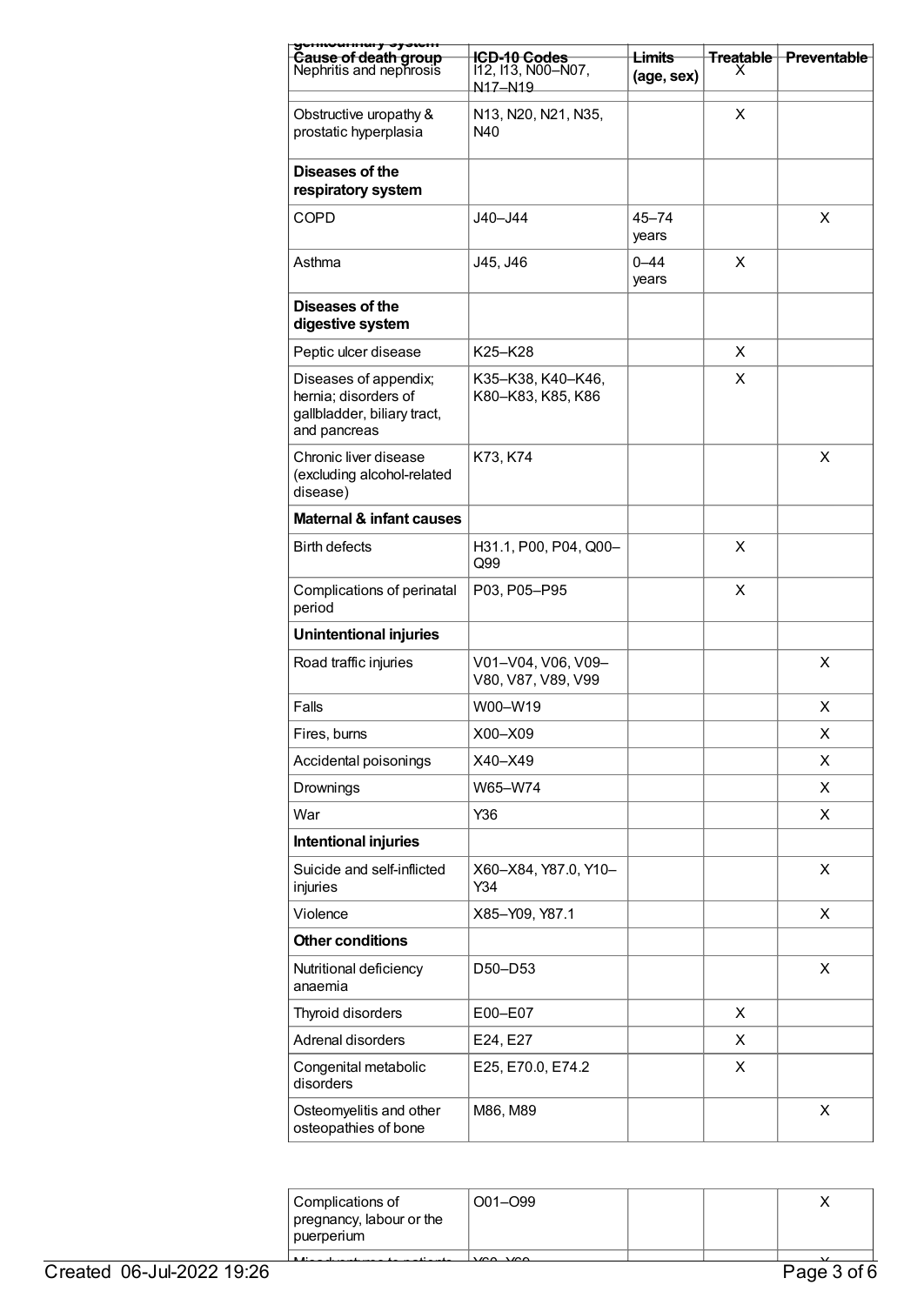|                          | iviisauveniures to patients<br>Gallise of deatgrapoup                                                                                                                                            | <b>TOU-TOU</b><br><b>ICD-10 Codes</b> | Limits     | <b>Treatable</b> | $Preve$ ntable |
|--------------------------|--------------------------------------------------------------------------------------------------------------------------------------------------------------------------------------------------|---------------------------------------|------------|------------------|----------------|
|                          | medical care                                                                                                                                                                                     |                                       | (age, sex) |                  |                |
|                          | <b>Medical devices</b><br>associated with adverse<br>incidents in diagnostic &<br>therapeutic use                                                                                                | Y70-Y82                               |            |                  | X              |
|                          | Surgical and other medical<br>procedures as the cause of<br>abnormal reaction of the<br>patient, or of later<br>complication, without<br>mention of misadventure at<br>the time of the procedure | Y83-Y84                               |            |                  | X              |
| <b>Computation:</b>      | 100,000 x (Numerator + Denominator)                                                                                                                                                              |                                       |            |                  |                |
|                          | Calculated separately for:                                                                                                                                                                       |                                       |            |                  |                |
|                          | • Potentially avoidable deaths<br>• Potentially preventable deaths<br>• Deaths from potentially treatable conditions                                                                             |                                       |            |                  |                |
|                          | Presented per 100,000 population, age-standardised to the total Australian population as at<br>30 June 2001                                                                                      |                                       |            |                  |                |
|                          | Calculated for preventable and treatable categories by age and sex.                                                                                                                              |                                       |            |                  |                |
| <b>Numerator:</b>        | Deaths among people by sex aged less than 75 years categorised as potentially avoidable<br>(preventable, treatable)                                                                              |                                       |            |                  |                |
| Numerator data elements: | Data Element / Data Set                                                                                                                                                                          |                                       |            |                  |                |
|                          | Person-age, total years N[NN]                                                                                                                                                                    |                                       |            |                  |                |
|                          | Data Source                                                                                                                                                                                      |                                       |            |                  |                |
|                          | <b>ABS Causes of Death Collection</b>                                                                                                                                                            |                                       |            |                  |                |
|                          | Guide for use                                                                                                                                                                                    |                                       |            |                  |                |
|                          | Data source type: Registry                                                                                                                                                                       |                                       |            |                  |                |
|                          | Data Element / Data Set-                                                                                                                                                                         |                                       |            |                  |                |
|                          | Person-potentially preventable death indicator, yes/no code N                                                                                                                                    |                                       |            |                  |                |
|                          | <b>Data Source</b>                                                                                                                                                                               |                                       |            |                  |                |
|                          | <b>ABS Causes of Death Collection</b>                                                                                                                                                            |                                       |            |                  |                |
|                          | Guide for use                                                                                                                                                                                    |                                       |            |                  |                |
|                          | Data source type: Registry                                                                                                                                                                       |                                       |            |                  |                |
|                          | Data Element / Data Set-                                                                                                                                                                         |                                       |            |                  |                |
|                          | Person-potentially treatable death indicator, yes/no code N                                                                                                                                      |                                       |            |                  |                |
|                          | <b>Data Source</b>                                                                                                                                                                               |                                       |            |                  |                |
|                          | <b>ABS Causes of Death Collection</b><br>Guide for use                                                                                                                                           |                                       |            |                  |                |
|                          | Data source type: Registry                                                                                                                                                                       |                                       |            |                  |                |
|                          |                                                                                                                                                                                                  |                                       |            |                  |                |
| Denominator:             | Population aged less than 75 years by sex                                                                                                                                                        |                                       |            |                  |                |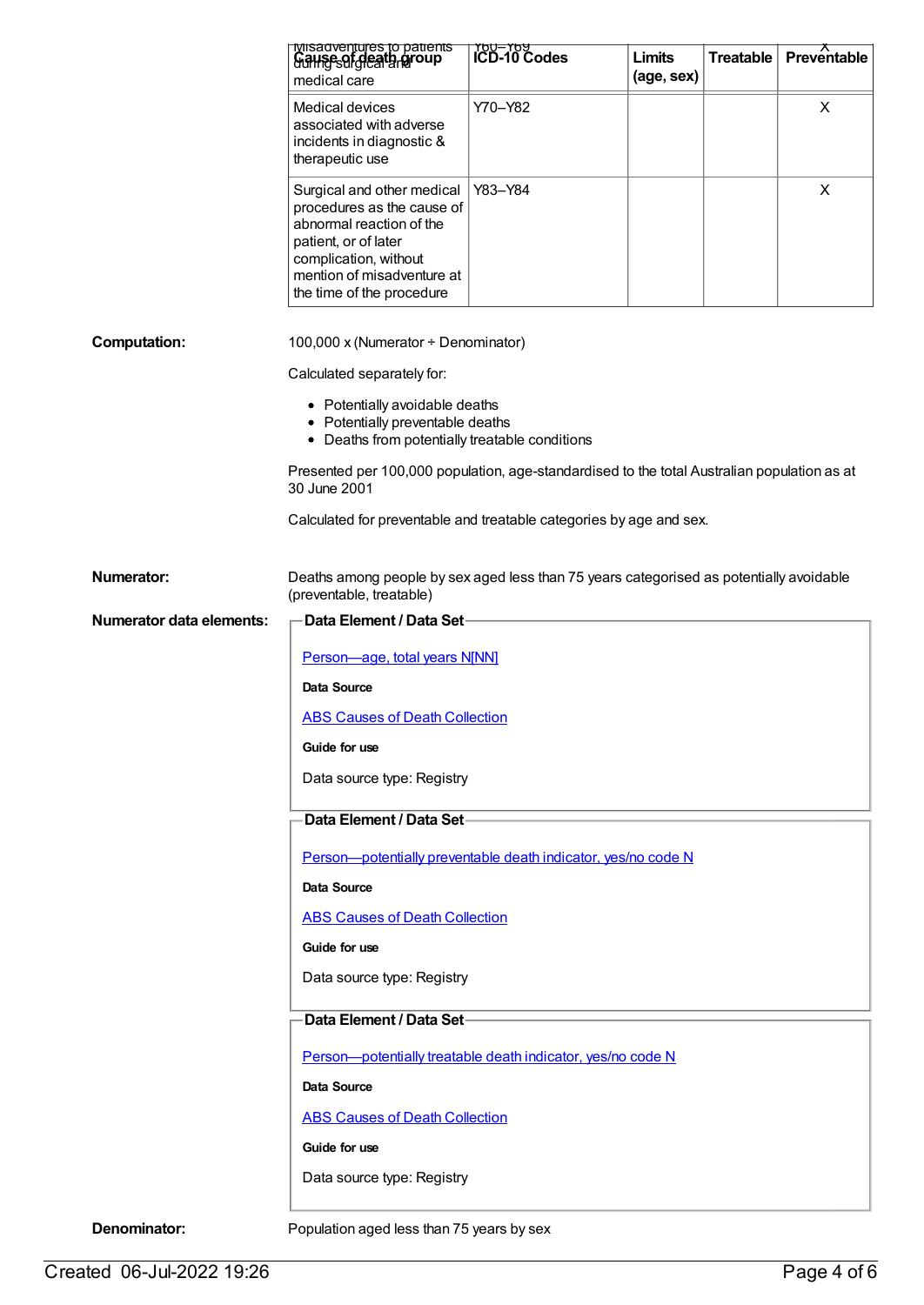| Denominator data<br>elements:           | <b>Data Element / Data Set-</b>                                                                                                                                                                                                                                                                                                                |
|-----------------------------------------|------------------------------------------------------------------------------------------------------------------------------------------------------------------------------------------------------------------------------------------------------------------------------------------------------------------------------------------------|
|                                         | Person-age, total years N[NN]                                                                                                                                                                                                                                                                                                                  |
|                                         | Data Source                                                                                                                                                                                                                                                                                                                                    |
|                                         | <b>ABS Estimated resident population (total population)</b>                                                                                                                                                                                                                                                                                    |
|                                         | Guide for use                                                                                                                                                                                                                                                                                                                                  |
|                                         | Data source type: Census-based plus administrative by-product data                                                                                                                                                                                                                                                                             |
| Disaggregation:                         | Sex, Medicare Local catchments and Medicare Local peer groups                                                                                                                                                                                                                                                                                  |
| <b>Disaggregation data</b><br>elements: | Data Element / Data Set-<br>Person-sex, code N                                                                                                                                                                                                                                                                                                 |
|                                         | Data Element / Data Set-                                                                                                                                                                                                                                                                                                                       |
|                                         | Administrative health region-Medicare Local identifier, code AANNN                                                                                                                                                                                                                                                                             |
|                                         | Data Element / Data Set-                                                                                                                                                                                                                                                                                                                       |
|                                         | Administrative health region—Medicare Local peer group, code N                                                                                                                                                                                                                                                                                 |
| Comments:                               | Individual Medicare Locals do not include deaths coded to an undefined area, including:<br>migratory, offshore and shipping, overseas usual residence, no usual address, and unknown<br>usual residence deaths. Deaths coded to these ill-defined geographies are included in whole<br>State, Territory, Australia and Medicare Locals totals. |

### **Representational attributes**

| <b>Representation class:</b> | Rate    |
|------------------------------|---------|
| Data type:                   | Real    |
| Unit of measure:             | Person  |
| Format:                      | NN[N].N |

### **Indicator conceptual framework**

**Framework and dimensions:**

#### [PAF-Effectiveness](https://meteor.aihw.gov.au/content/554925)

- [PAF-Appropriateness](https://meteor.aihw.gov.au/content/554929)
- [PAF-Effectiveness](https://meteor.aihw.gov.au/content/554928) of access
- [PAF-Quality](https://meteor.aihw.gov.au/content/554930)
	- <u>n Geemer</u><br>○ <u>[PAF-Capability](https://meteor.aihw.gov.au/content/554934)</u>
	- <u>[PAF-Continuity](https://meteor.aihw.gov.au/content/554935)</u>
	- [PAF-Responsiveness](https://meteor.aihw.gov.au/content/554933)
	- [PAF-Safety](https://meteor.aihw.gov.au/content/554932)
- **[PAF-Sustainability](https://meteor.aihw.gov.au/content/554931)**

#### **Data source attributes**